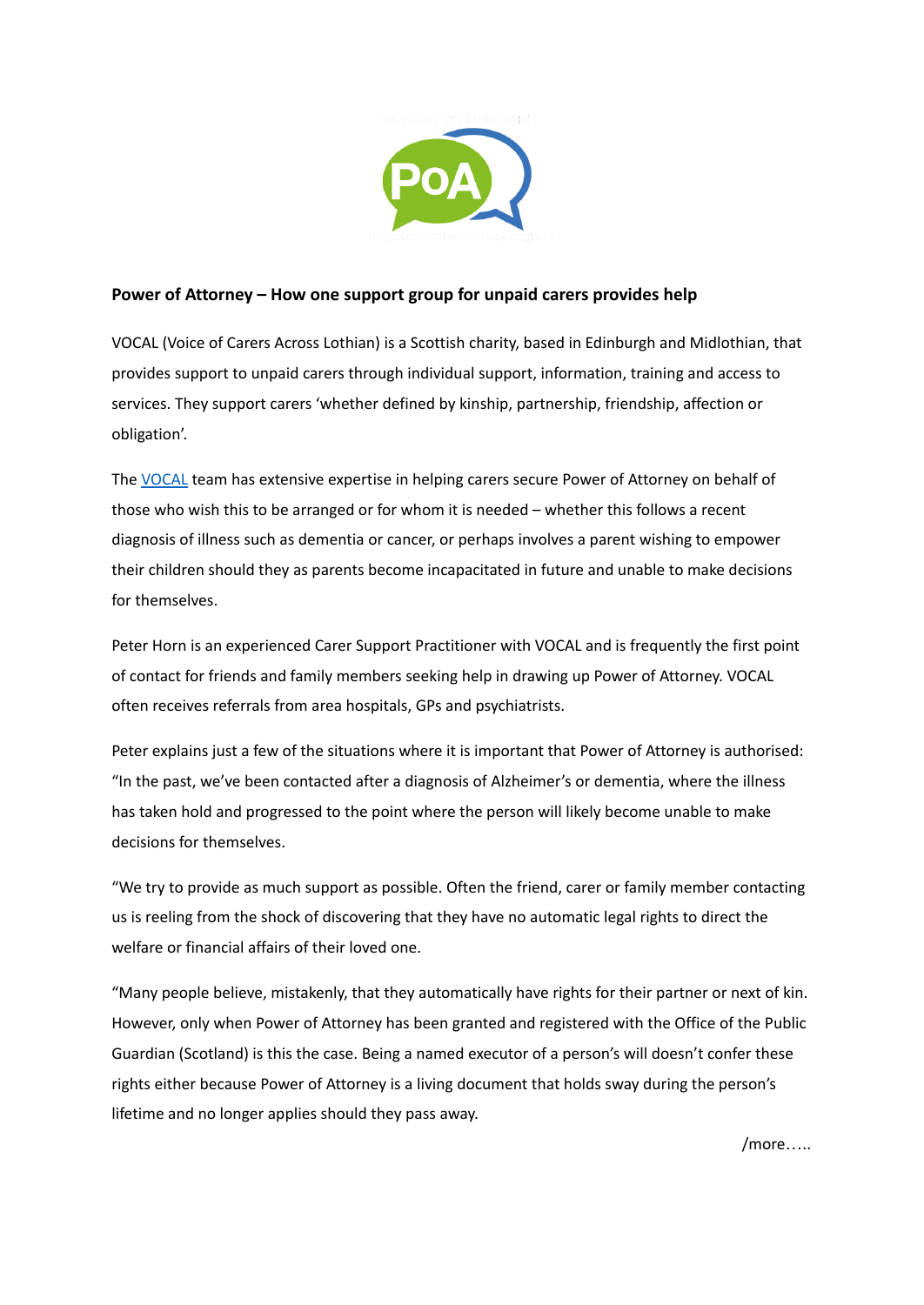"Power of Attorney is for people of all ages since it ensures that your instructions governing your personal welfare or financial affairs, or both, are followed through by a named 'Attorney' or 'Attorneys '– those individuals whom you trust and have nominated to carry out your wishes in the event that you become incapacitated. We often suggest appointing more than one 'Attorney'".

The VOCAL team offers insight into other situations that can require Power for Attorney. For example, the family of a young person who has suffered a head injury in a car or motorbike accident or traumatic accident at work, or the parent of an adult with autism. The team also assists in fast-tracking developments for patients in palliative care for whom an expedited Power of Attorney has become critical. In many of these cases, discussions have never taken place regarding the type of care the person might want or whom they would wish to act on their behalf.

Though many Powers of Attorney are drawn up by solicitors, medical practitioners are also legally empowered to authorise Power of Attorney.

The team at VOCAL has a specialist volunteer - with extensive expertise in helping next of kin secure Power of Attorney - who can offer a phone or in-person consultation service free of charge to some carers, drawing on VOCAL's portfolio of proprietary Power of Attorney guidance documents. They can also involve family doctors or GPs who are empowered to legally authorise Power of Attorney and generally charge a fee for this service.

The services of VOCAL's specialist volunteer can be retained on a paid-for basis should circumstances dictate a fast-tracked Power of Attorney as the preferred option. For example, for patients in end-of-life palliative care who need the process to be expedited as a matter of urgency. In such cases, VOCAL's volunteer will make in-person visits to reaffirm that the person commissioning the Power of Attorney has capacity to do so, that their wishes and instructions are captured accurately, and that their nominated Attorneys are accurately recorded within the document.

All Powers of Attorney must then be registered with the Office of the Public Guardian (Scotland) for which a fee of £81 applies, though this charge can be waived for certain groups on low or modest incomes or in receipt of some forms of benefit.

- 3 -

/more…..